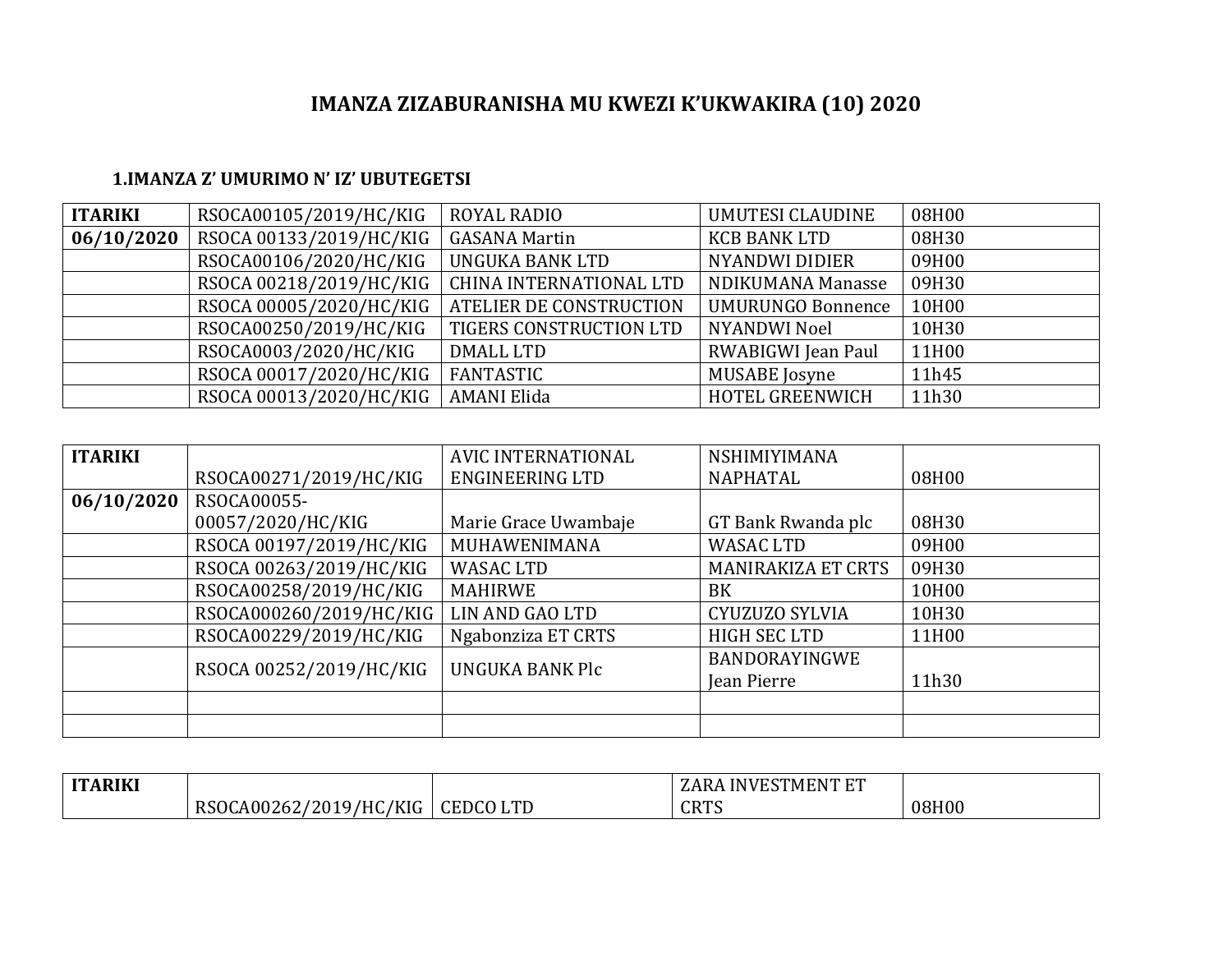| 08/10/2020 | <b>RSOCA</b><br>00007/2020/HC/KIG | <b>AVIS INTERNATIONAL</b> | <b>MBARAGIJIMANA Eraste</b> | 08H30 |
|------------|-----------------------------------|---------------------------|-----------------------------|-------|
|            | <b>RSOCA</b><br>00121/2020/HC/KIG | TRUSTO RWANDA Ltd         | <b>IBINGIRA Sam</b>         | 09H00 |
|            | <b>RSOCA</b><br>00083/2020/HC/KIG | <b>CGCOC-JWHC JV LTD</b>  | <b>GANZA MPATSWE</b>        | 09H30 |
|            | <b>RSOCA</b><br>00091/2019/HC/KIG | MBYAYINGABO Joel          | <b>ACCESS BANK RWANDA</b>   | 10H00 |
|            | RSOCA00170/2019/HC/KIG            | UWAMARIYA ANGELIQUE       | APREC NYAMIRAMBO            | 10h30 |
|            |                                   | BIZWINAYO JOSEPH ET       | DEUTSCHEWELL REYAL          |       |
|            | RSOCA00079/2019/HC/KIG            | <b>CRTS</b>               | <b>STATION LIGALI</b>       | 11H00 |

| <b>ITARIKI</b> | RADA00020/2020/HC/KIG   | <b>RBA</b>                             | <b>BIDERI H. Justin</b>     | 08H00 |
|----------------|-------------------------|----------------------------------------|-----------------------------|-------|
| 08/10/2020     | RADA 00026/2020/HC/KIG  | UMUJYI WA KIGALI                       | Musabe Velentine            | 08H30 |
|                | RADA00009/2019/HC/KIG   | UMUJYI WA KIGALI                       | <b>SEBUKAYIRE Tharcisse</b> | 09H00 |
|                | RADA00010/2017/HC/KIG   | <b>RLMUA</b>                           | Kamanzi Mpabuka Joseph      | 09H30 |
|                | RADA 00079/2018/HC/KIG  | <b>ENERGY RESSORCES</b>                | <b>VICTORIA ET CRTS</b>     | 10H00 |
|                |                         | <b>ARTHUR JOASH</b>                    |                             |       |
|                | RADA00030/2020/HC/KIG   | <b>APWOKA</b>                          | <b>KAMINUZA Y'U RWANDA</b>  | 10H30 |
|                | RADA 00120/2019/HC/KIG  | SOCITE UMUCYO 2M LTD                   | <b>RURA</b>                 | 10H30 |
|                | RADA 00050/2018/HC/KIG  | <b>BENDA Rosine</b>                    | UMUJYI WA KIGALI            | 11H00 |
|                | RSOCA 00037/2020/HC/KIG | <b>FINANCE</b><br><b>INTERNATIONAL</b> | <b>ABAYISENGA Moise</b>     | 11h45 |

## 2.IMANZA Z'IMBONEZAMUBANO

| <b>ITARIKI</b> | RCA00078/2020/HC/KIG  | SANLAM                      | AYINKAMA ET CRTS           | 08H00              |
|----------------|-----------------------|-----------------------------|----------------------------|--------------------|
| 13/10/2020     | RCA 00005/2019/HC/KIG | <b>KIRENGA MIKE</b>         | SAFARI YAHAYA ET CRTS      | 08H30              |
|                | RCA00259/2019/HC/KIG  | HAKIZIMANA NGOGA            | <b>MUZIRANKONI ET CRTS</b> | 09H00              |
|                | RCA 00009/2020/HC/KIG | <b>BUCYENSENGE ET CRTS</b>  | NYIRANKIZURU Cecile        | 09H30              |
|                | RCA 00166/2019/HC/KIG | <b>GAHONGAYIE Winifrida</b> | <b>BANK OF KIGALI</b>      | 10H <sub>0</sub> 0 |
|                |                       | URIMUBENSHI ET CCRTS        | N.HABIMANA ZURA ET         |                    |
|                | RCA00329/2019/HC/KIG  |                             | <b>CRTS</b>                | 10H30              |
|                | RCA 00502/2019/HC/KIG | <b>UWASE Sandrine</b>       | MUSABYIMANA Laurence       | 11H00              |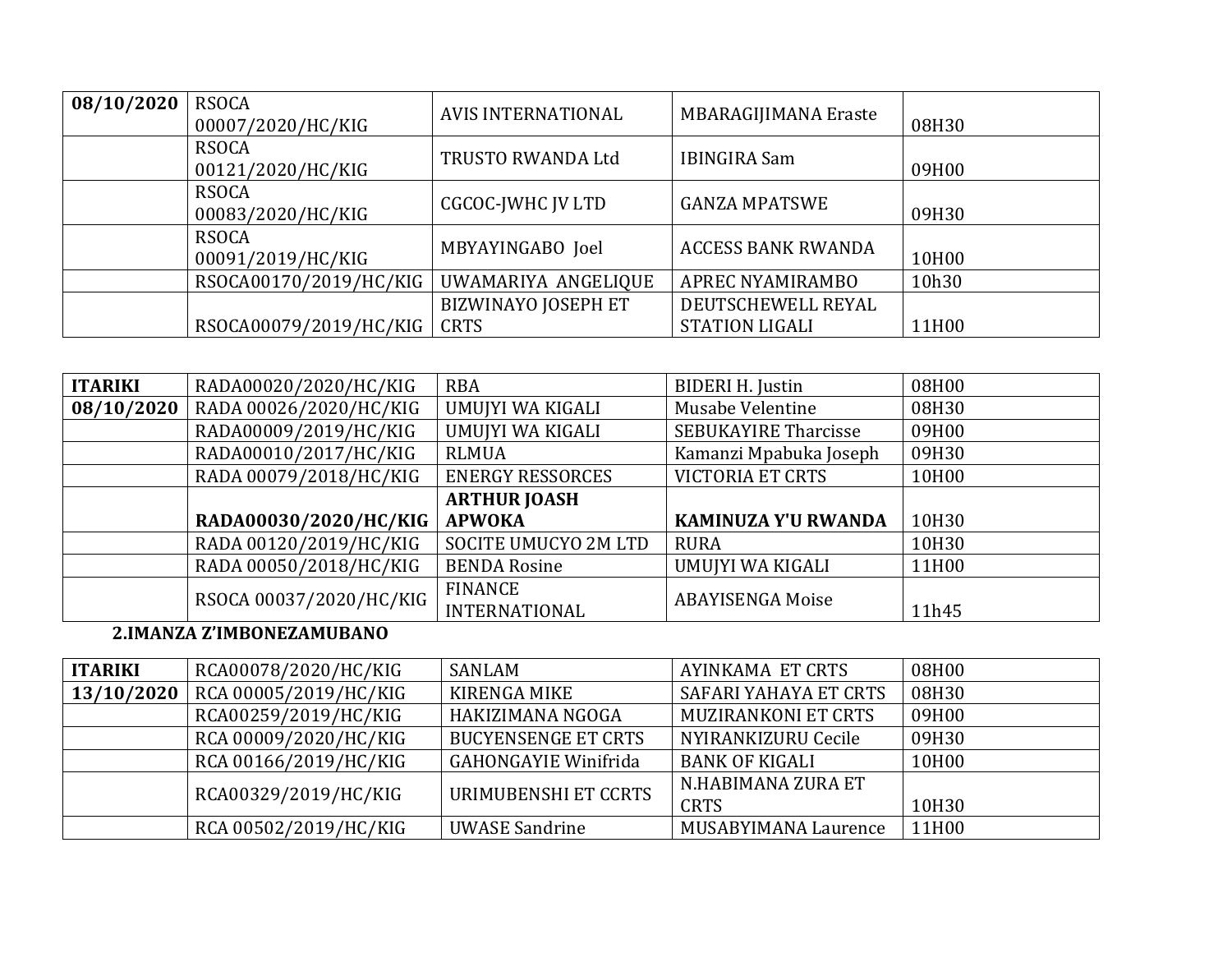|                       | <b>SEBULIKOKO</b><br>NIYOMWUNGELI |                    |       |
|-----------------------|-----------------------------------|--------------------|-------|
| RCA 00358/2018/HC/KIG | EMMANUEL                          | UWIBAMBE ESPERANCE | 11h30 |
| RCA00339/2019/HC/KIG  | <b>KANYAMBO</b>                   | SANLAM             | 11h45 |

| <b>ITARIKI</b> | RCA 00049/2020/HC/KIG             | KABERUKA Jeanne                               | MUNYAKAZI Cyprien         | 08H00 |
|----------------|-----------------------------------|-----------------------------------------------|---------------------------|-------|
| 13/10/2020     | RCA 00010/2020/HC/KIG             | <b>UWAYISABA Genevieve</b>                    | MUKAKAYIBANDA Eugenie     | 08H30 |
|                |                                   |                                               |                           | 09H00 |
|                | RCA00436/2019/HC/KIG              | SANLAM                                        | NSENGIYUMVAEMMANUEL       | 09H30 |
|                | RCA 00283/2019/HC/KIG             | RWAMIGABO Jean                                | NIYITEGEKA Eraste         | 10H00 |
|                | RCA 00503/2019/HC/KIG             | <b>BICAMUMPAKA ET CRTS</b>                    | <b>SANLAM AG Plc</b>      | 10H30 |
|                | RCA 00482/2019/HC/KIG             | <b>UWIZEYIMANA</b>                            | <b>EURO TRADE</b>         | 11H00 |
|                | RS/INJUST/RC<br>00001/2019/HC/KIG | <b>MUTUYEMUNGU Bruce</b><br>MUHAYIMPUNDU Rita | VUMILIYA Angelique        | 11h00 |
|                |                                   | NTAGORAMA Albert<br>MUKANKURANGA              |                           |       |
|                | RCA 00105/2019/HC/KIG             | Christine                                     | <b>NYIRANKURIYE Marie</b> | 11h30 |

| <b>ITARIKI</b> | <b>RCA</b><br>00474/2019/HC/KIG | <b>SANLAM AG Plc</b>         | <b>BULANGALIFE MAROY ET CRTS</b> | 08H00 |
|----------------|---------------------------------|------------------------------|----------------------------------|-------|
| 15/10/2020     | <b>RCA</b><br>00487/2019/HC/KIG | NIYOMUGABO ET<br><b>CRTS</b> | MUJAWUMUKIZA Bernadette          | 08H30 |
|                | RCA00013/2019/HC/KIG            | <b>IYAREMYE ET CRTS</b>      | <b>KIBWA</b>                     | 09H00 |
|                | <b>RCA</b><br>00432/2019/HC/KIG | <b>SANLAM AG Plc</b>         | MUGWANEZA Ignace                 | 09H30 |
|                |                                 | <b>NIYITEGEKA</b>            |                                  |       |
|                | RCA00027/2020/HC/KIG            | <b>LIBERT</b>                | MUNYANEZA NOWA ET CRTS           | 10H00 |
|                | RCA00120/2019/HC/KIG            | Mahoro                       | Musemakweli                      | 10H30 |
|                | RCA00494/2019/HC/KIG            | <b>HABAMENSHI</b>            | <b>RUBAYIZA</b>                  | 11H00 |
|                | <b>RCA</b><br>00021/2020/HC/KIG | MUGIRANEZA<br>Vincent        | <b>NDUNGUTSE Justin</b>          | 11h30 |
|                |                                 |                              |                                  |       |